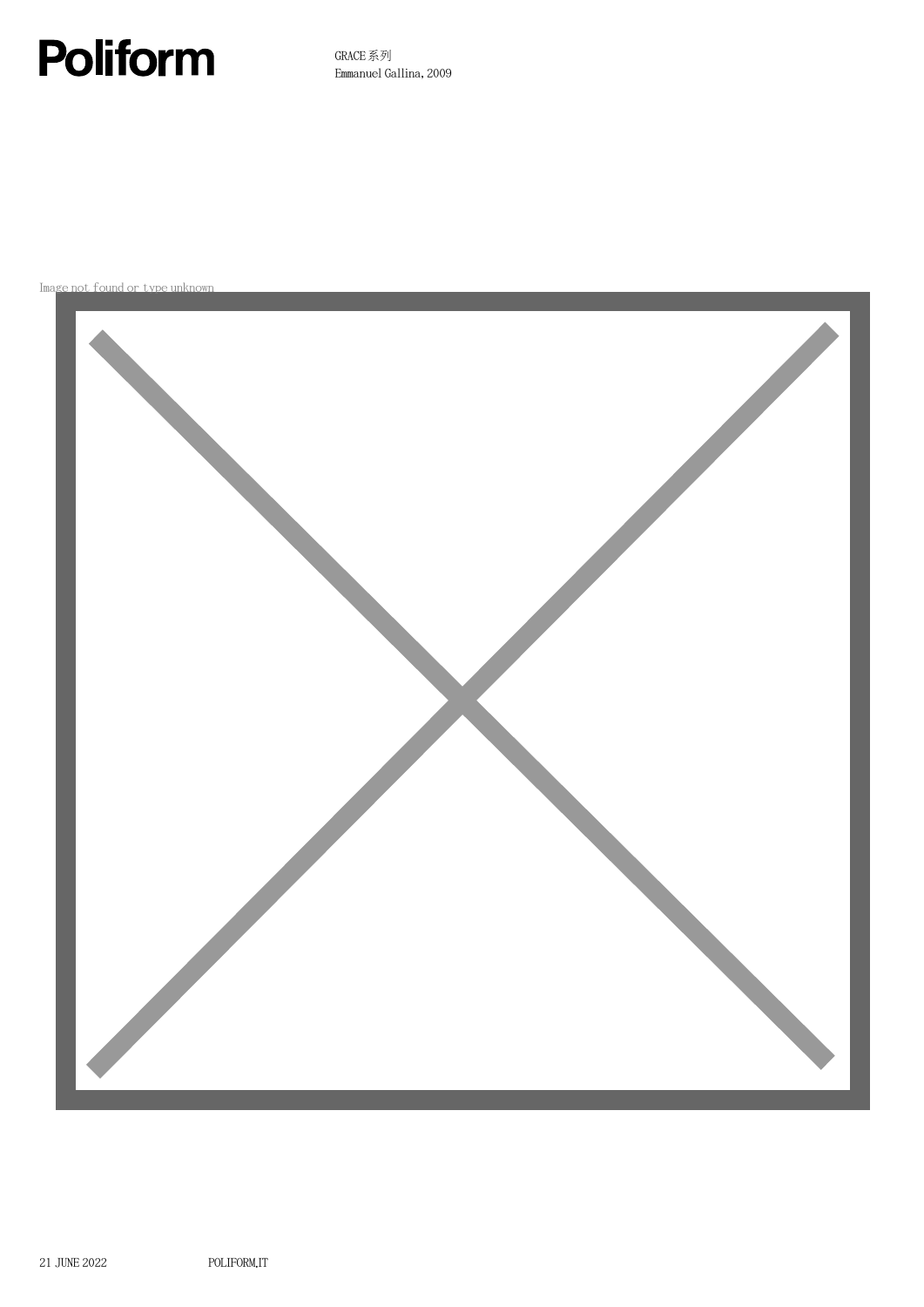

介绍

椅子

实木

**/** THE TERRESE TERRESE THE TERRESE THAN THE TERRESE THE TERRET TERRET TERRET TERRET TERRET TERRET TE

聚酯纤维

不可拆卸的织物、皮革或编织皮革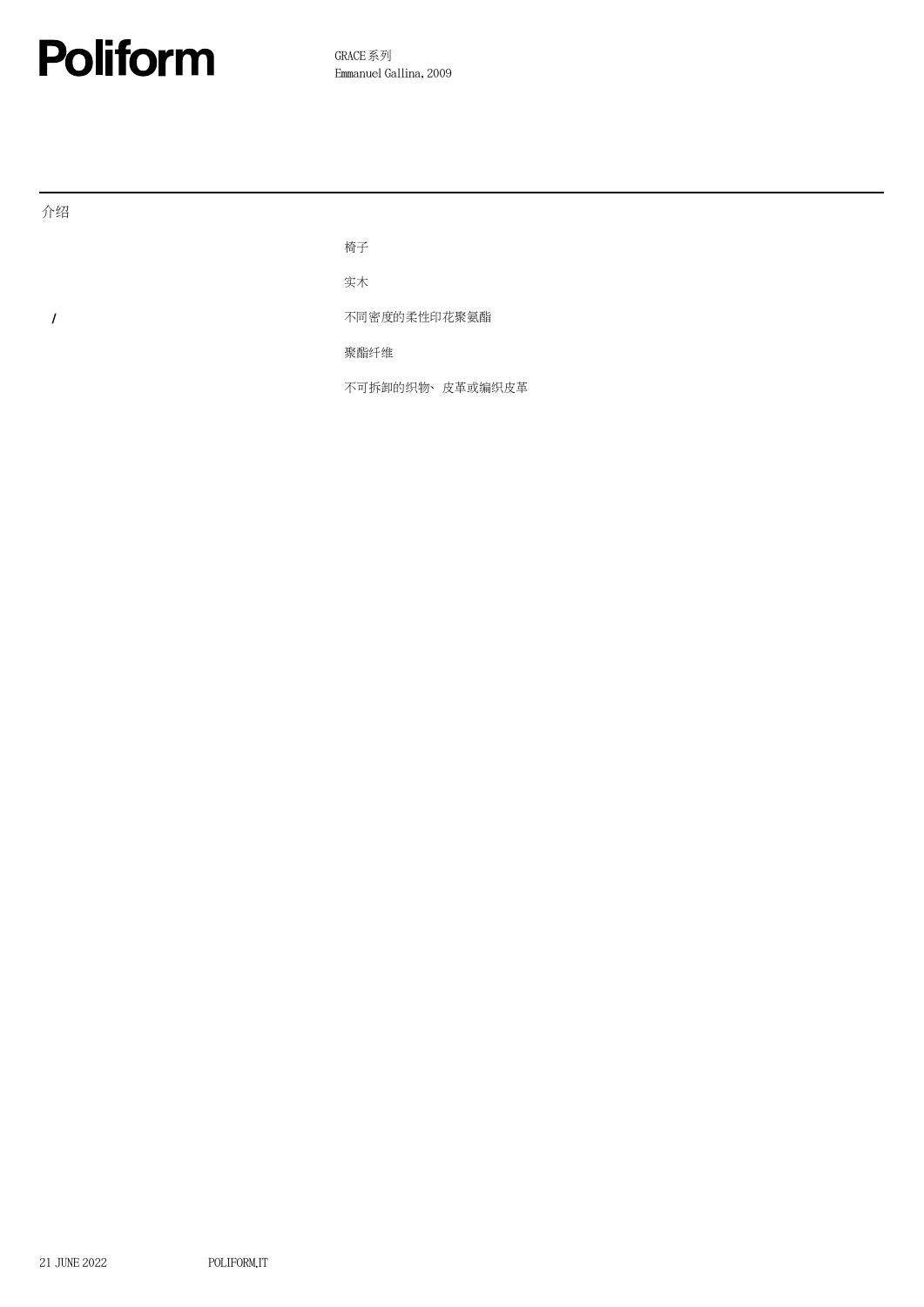

尺寸

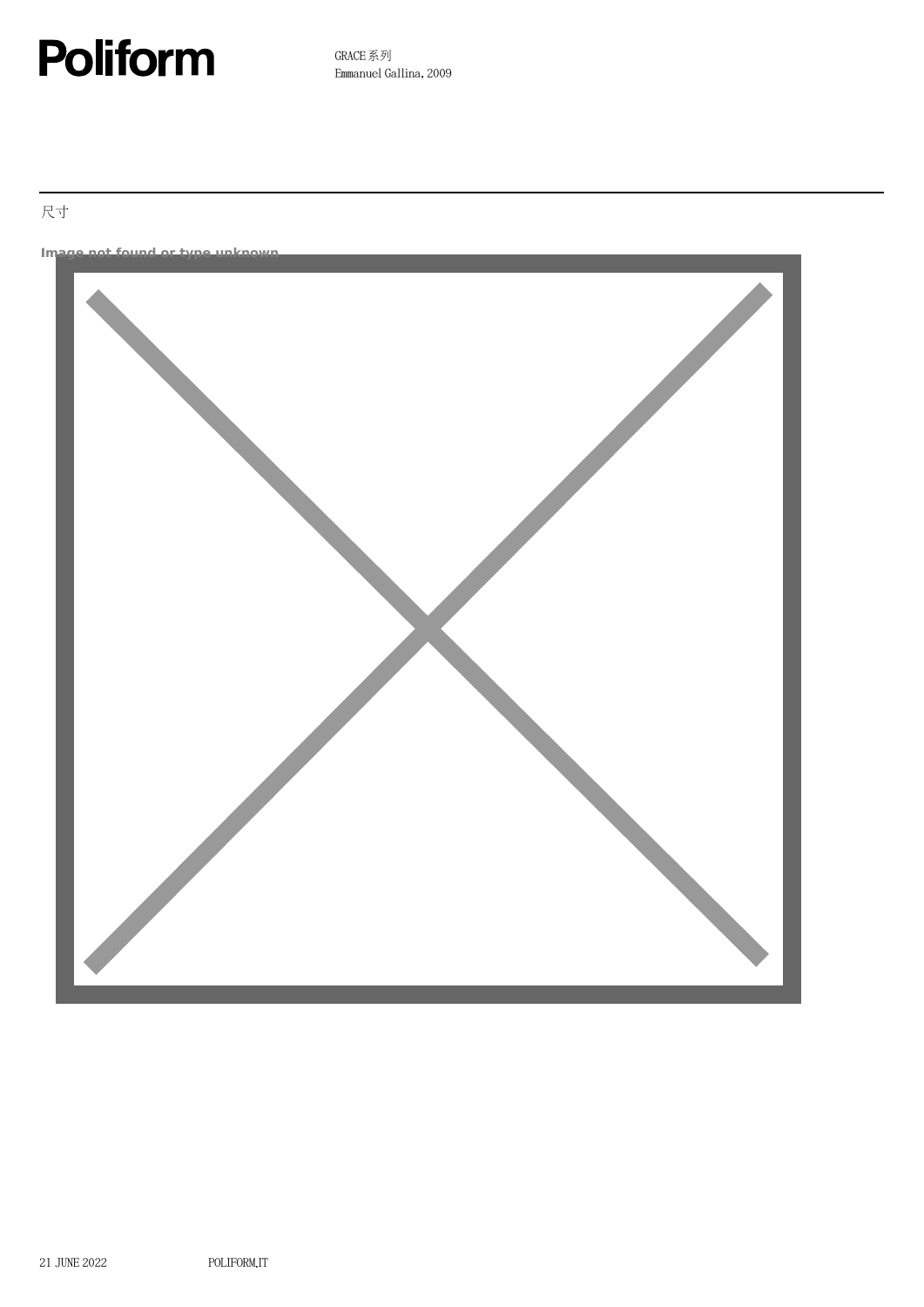

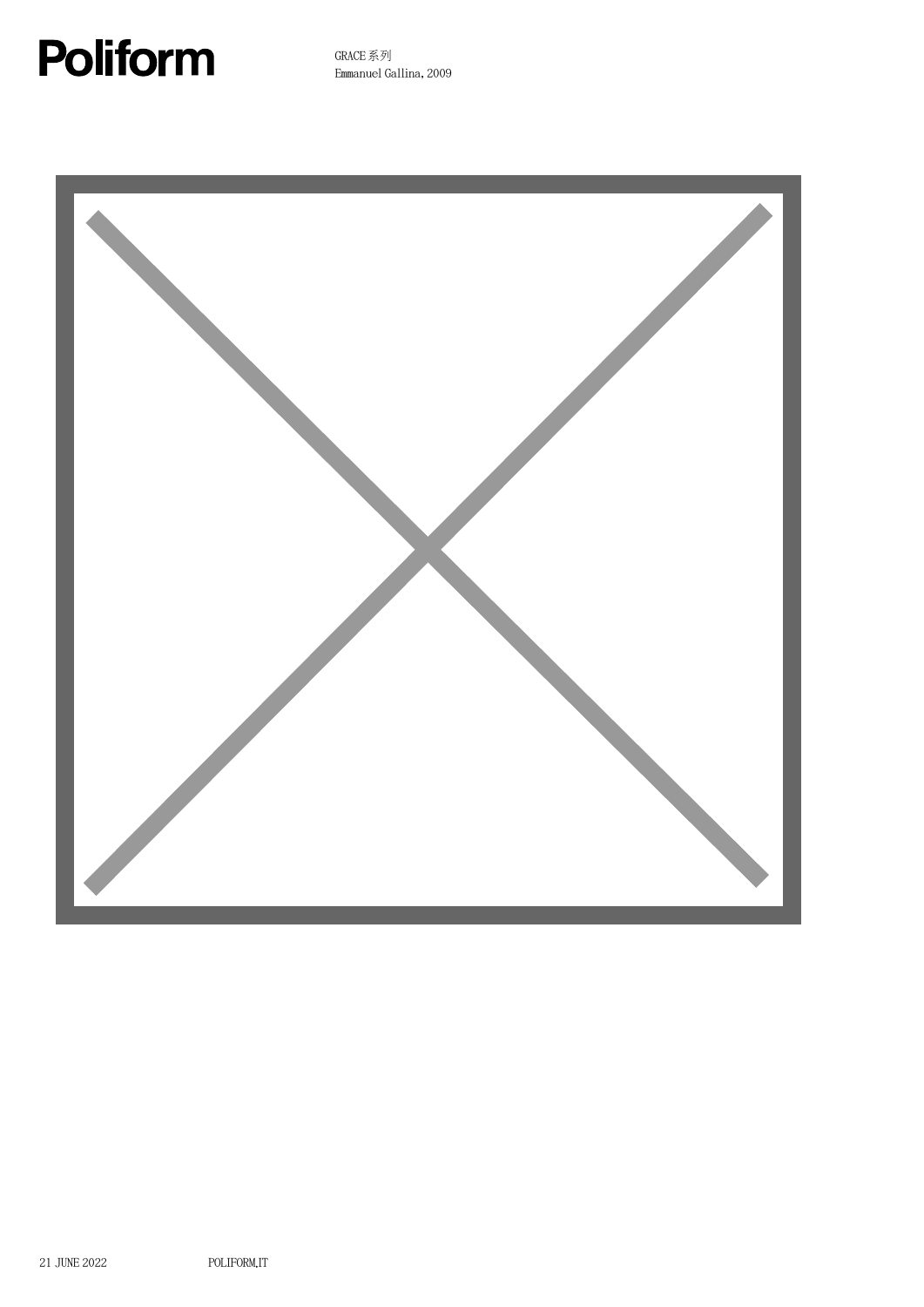

构件饰面

### **Essenza**



木材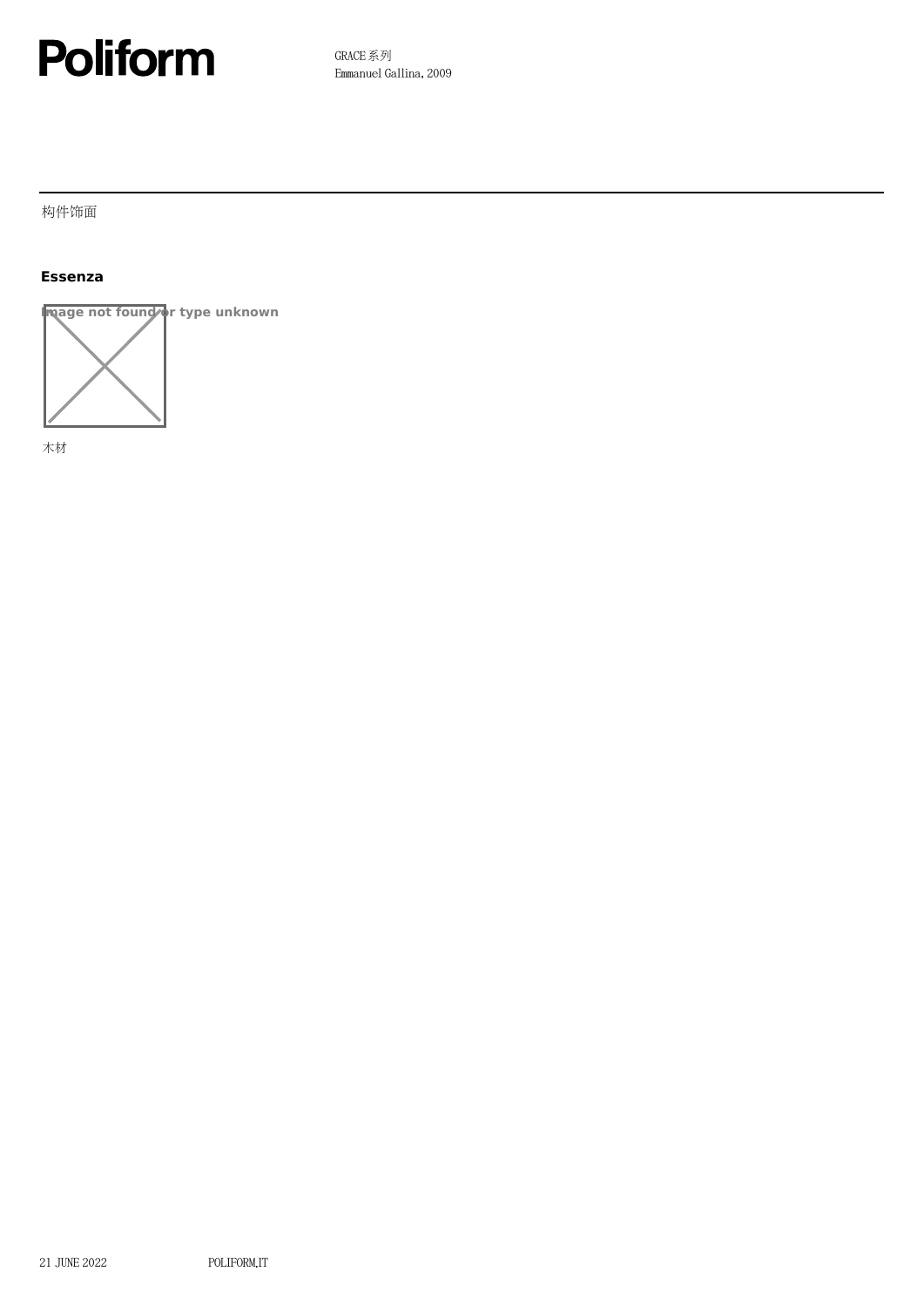## **Poliform**

GRACE系列 Emmanuel Gallina, 2009

座椅和靠背饰面

### **Tessuti**